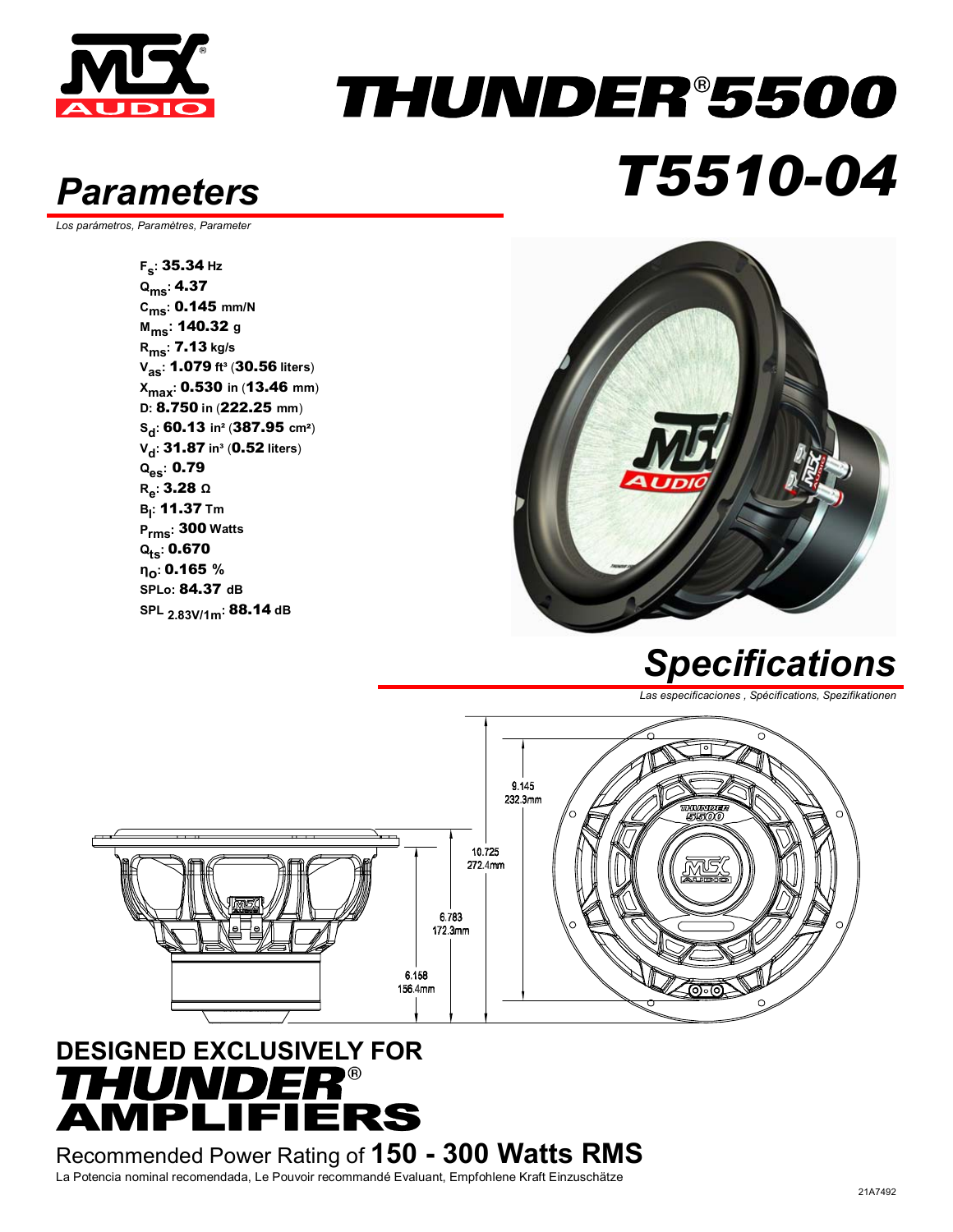

## *THUNDER®5500*

#### *Sealed Enclosure T5510-04*

*El Cerco sellado, Clôture scellée, Abgedichtete Einschließung* 

For the best possible sound quality where space is a premium, MTX recommends using a sealed enclosure. For excellent sound quality with increased output compared to sealed enclosures (3dB or more), MTX recommends using a vented enclosure. All recommended enclosures have been designed and thoroughly tested by MTX.





Net Internal Volume: 0.75 ft<sup>3</sup>



*La Lista de partes, Liste de parties, Ersatzteilliste* 



(Para la mejor calidad sano posible donde espacia es una prima, MTX recomienda utilizando un cerco sellado. Para la calidad sano excelente con la producción aumentada comparó con cercos sellados (3dB o más), MTX recomienda utilizando un descargar cerco. Todos cercos recomendados se han diseñado y han sido probados completamente por MTX.*)*  (Pour la qualité solide le mieux possible où l'espace est une prime, MTX recommande utilisant une dôture scellée. Pour la qualité solide excellente avec le production augmenté en comparaison des<br>clôtures scellées (3 dB ou verglichen zu abgedichteten Einschließungen (3dB oder mehr), MTX daß das Benutzen von einer vented Einschließung empfiehlt aus. Alle empfohlenen Einschließungen sind entworfen worden und sind<br>gründlich durch MTX geprüft wo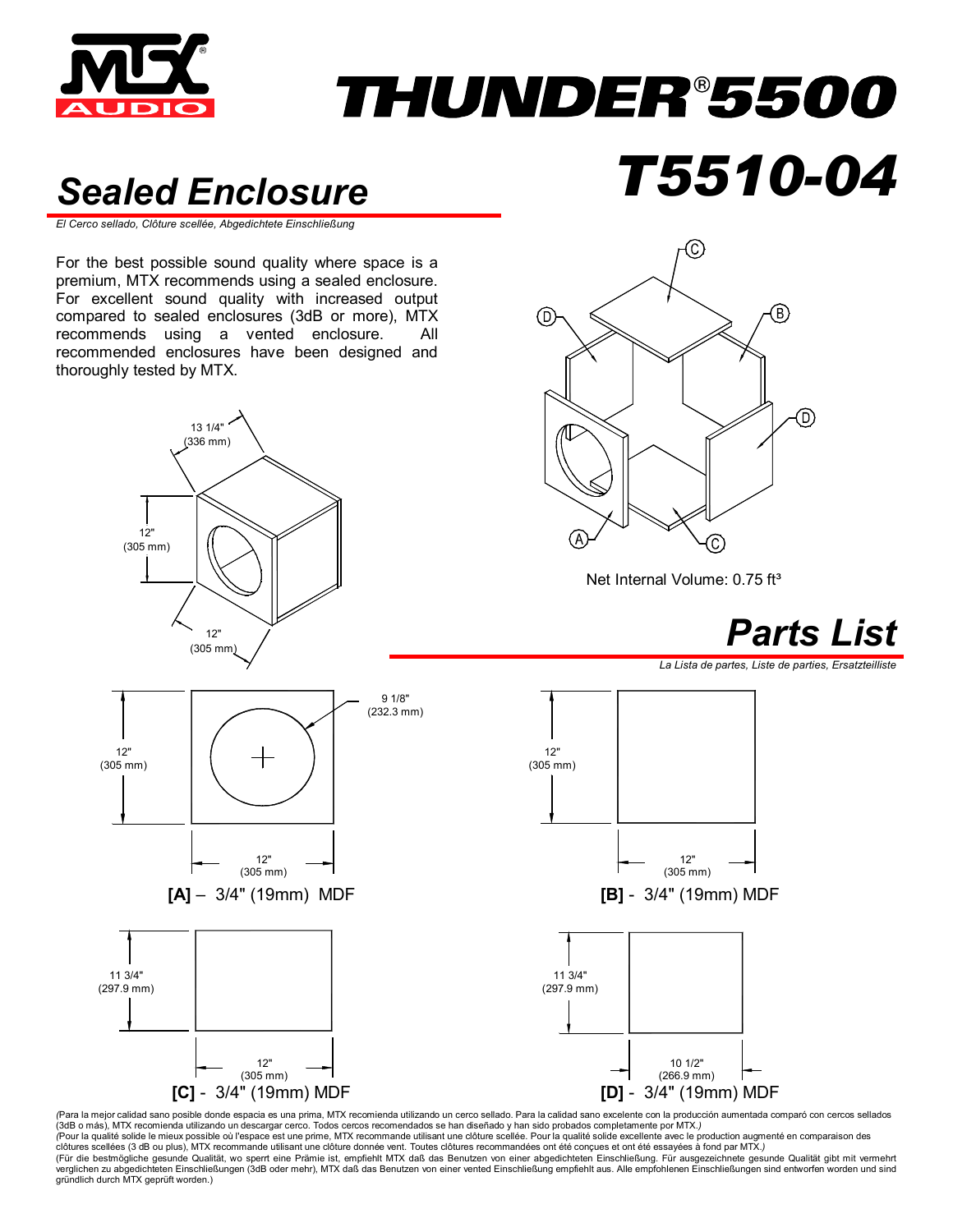

## *THUNDER®5500*

(C

⊚

#### *Vented Enclosure T5510-04*

*Descargar Cerco, Clôture donnere vent, Vented Einschließung*

For the best possible sound quality where space is a premium, MTX recommends using a sealed enclosure. For excellent sound quality with increased output compared to sealed enclosures (3dB or more), MTX recommends using a vented enclosure. All recommended enclosures have been designed and thoroughly tested by MTX.



*(*Para la mejor calidad sano posible donde espacia es una prima, MTX recomienda utilizando un cerco sellado. Para la calidad sano excelente con la producción aumentada comparó con cercos sellados (3dB o más), MTX recomienda utilizando un descargar cerco. Todos cercos recomendados se han diseñado y han sido probados completamente por MTX.*) (*Pour la qualité solide le mieux possible où l'espace est une prime, MTX recommande utilisant une clôture scellée. Pour la qualité solide excellente avec le production augmenté en comparaison des clôtures scellées (3 dB ou plus), MTX recommande utilisant une clôture donnée vent. Toutes clôtures recommandées ont été conçues et ont été essayées à fond par MTX.)<br>(Für die bestmögliche gesunde Qualität, wo sperrt eine P verglichen zu abgedichteten Einschließungen (3dB oder mehr), MTX daß das Benutzen von einer vented Einschließung empfiehlt aus. Alle empfohlenen Einschließungen sind entworfen worden und sind gründlich durch MTX geprüft worden.*)*